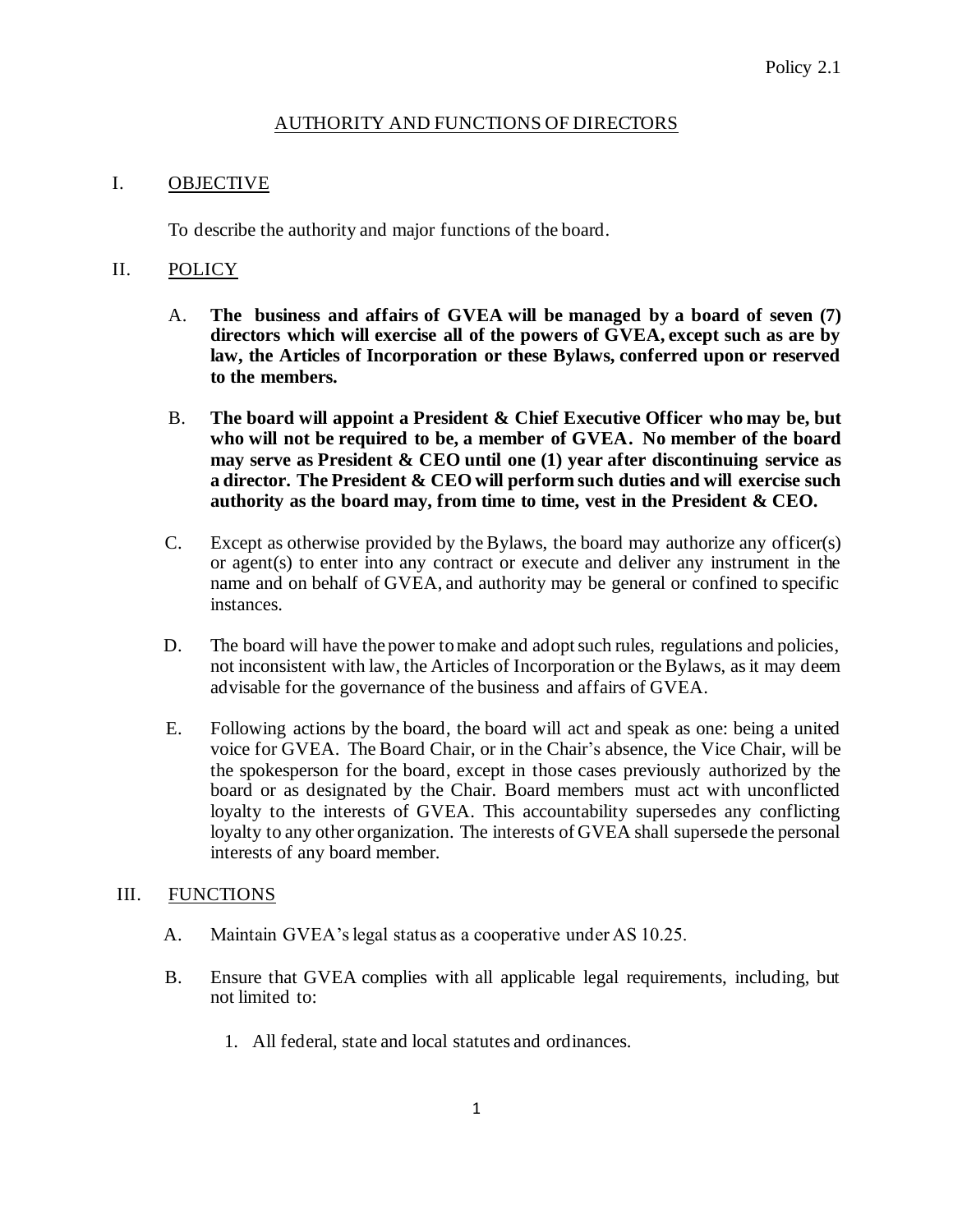- 2. The rules, regulations and legal requirements imposed by the Rural Utilities Service and other GVEA lending institutions.
- 3. The rules, regulations and legal requirements imposed by federal, state and local tax and regulatory agencies and commissions having jurisdiction over GVEA.
- C. Select, appoint and review annually, as the board may deem appropriate, general counsel on behalf of the board.
- D. Consider, review and approve amendments to the Bylaws and Articles of Incorporation for recommendation to the membership.
- E. Review and approve Cost of Service Studies and Rate Designs.
- F. Review and approve loan agreements, wholesale power agreements, power purchase agreements, labor contracts, and unbudgeted contracts in excess of \$500,000 and budgeted contracts in excess of \$5,000,000.
- G. Review power requirement studies and similar information as necessary to make power generation decisions that will ensure sufficient and reliable electricity for GVEA's current and projected members.
- H. Ensure that complete and accurate minutes of all board meetings, the annual membership meetings and other member meetings are prepared, approved and maintained.
- I. Act as trustee of the members' interests with respect to:
	- 1. Conducting well-planned membership meetings, which promotes GVEA's objectives, goals, policies, plans and programs and which provides opportunities for soliciting member ideas and comments.
	- 2. Being well-informed about member expectations and how GVEA might assist in meeting those expectations.
	- 3. Ensuring that the members are informed of the results of GVEA operations through periodic publications, annual reports, membership meetings and other communications, including the use of email and social media.
	- 4. Complying with the Articles of Incorporation, Bylaws and board policies.
	- 5. Remaining informed and aware of the ideals and objectives of GVEA in order to understand and contribute to the development of policies and plans, and to address issues and concerns.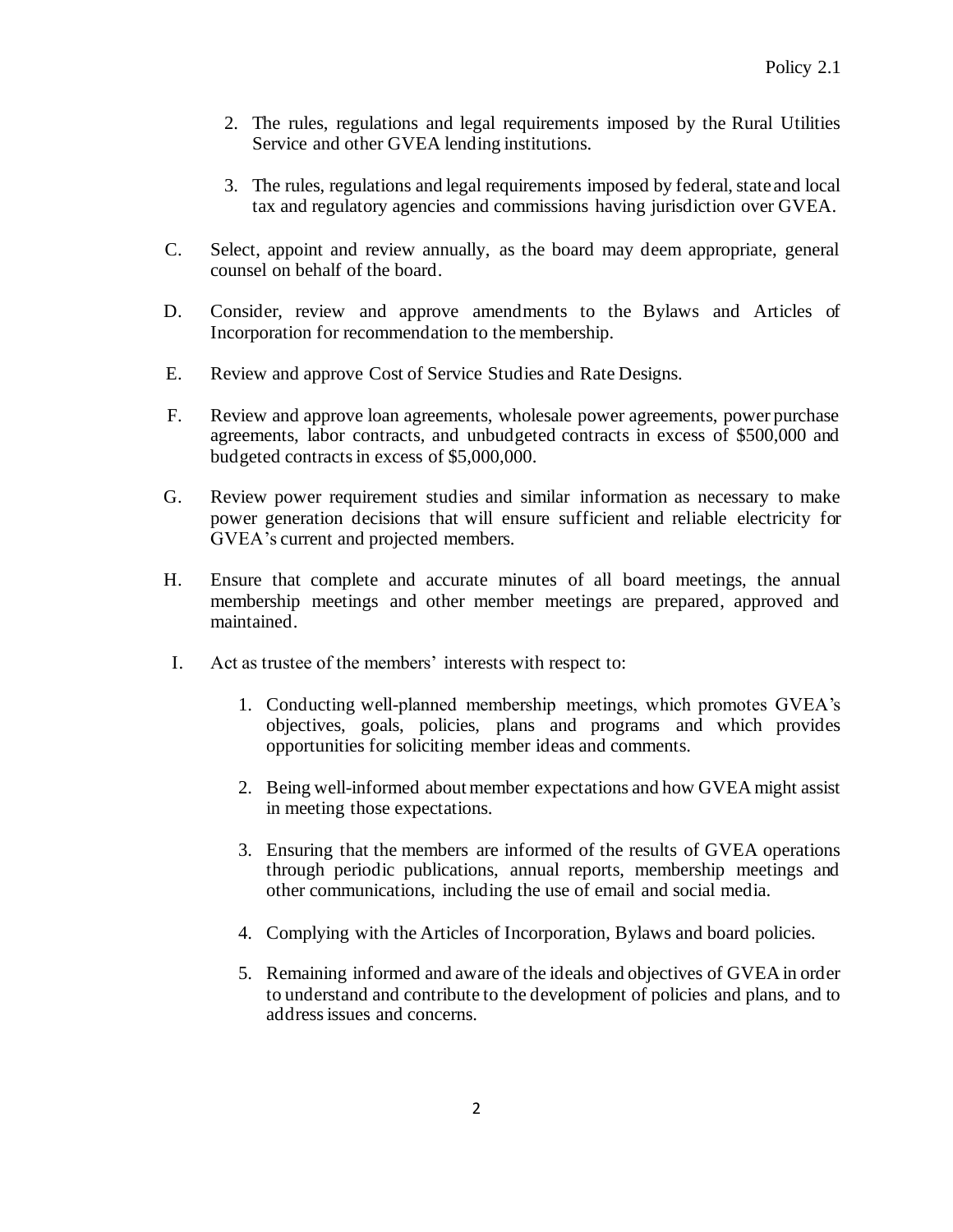- 6. Arranging for an annual appraisal of board performance, utilizing an outside consultant at least every five years and provide training opportunities for board members to keep the board current in its abilities and understanding.
- 7. Assisting new directors to develop a greater understanding of GVEA and their responsibilities and authority. An orientation will be arranged for new directors.
- 8. Ensuring that a continuous program of member, public and governmental relations is carried out to promote an understanding of GVEA and support for GVEA's mission.
- 9. Ensuring that board members are fully informed of their collective responsibilities for:
	- a. Selecting, hiring, evaluating and terminating the President & Chief Executive Officer.
	- b. Providing stewardship of the planning process through active participation in strategic planning and budgets.
	- c. Monitoring and evaluating organizational performance.
	- d. Identifying principal risks to GVEA and ensuring effective systems are in place to manage risks.
	- e. Ensuring there is an orderly transition of the board and executive management.
	- f. Developing and reviewing policies to guide the cooperative and its management.
	- g. Reviewing the adequacy and integrity of internal control and management information systems.
	- h. Establishing policies, processes and procedures for the structure, operation and evaluation of the board.
- 10. To act as trustee for the best interest of GVEA'smembers with respect to voting at any subsidiary corporation shareholder/member meeting(s) or other organization(s) to which a board director serves as a representative of GVEA.

# IV. RESPONSIBILITY

A. The board may delegate any or all of these responsibilities to an officer or committee of the board or the President & CEO, so long as such action is consistent with the Bylaws and other legal requirements.